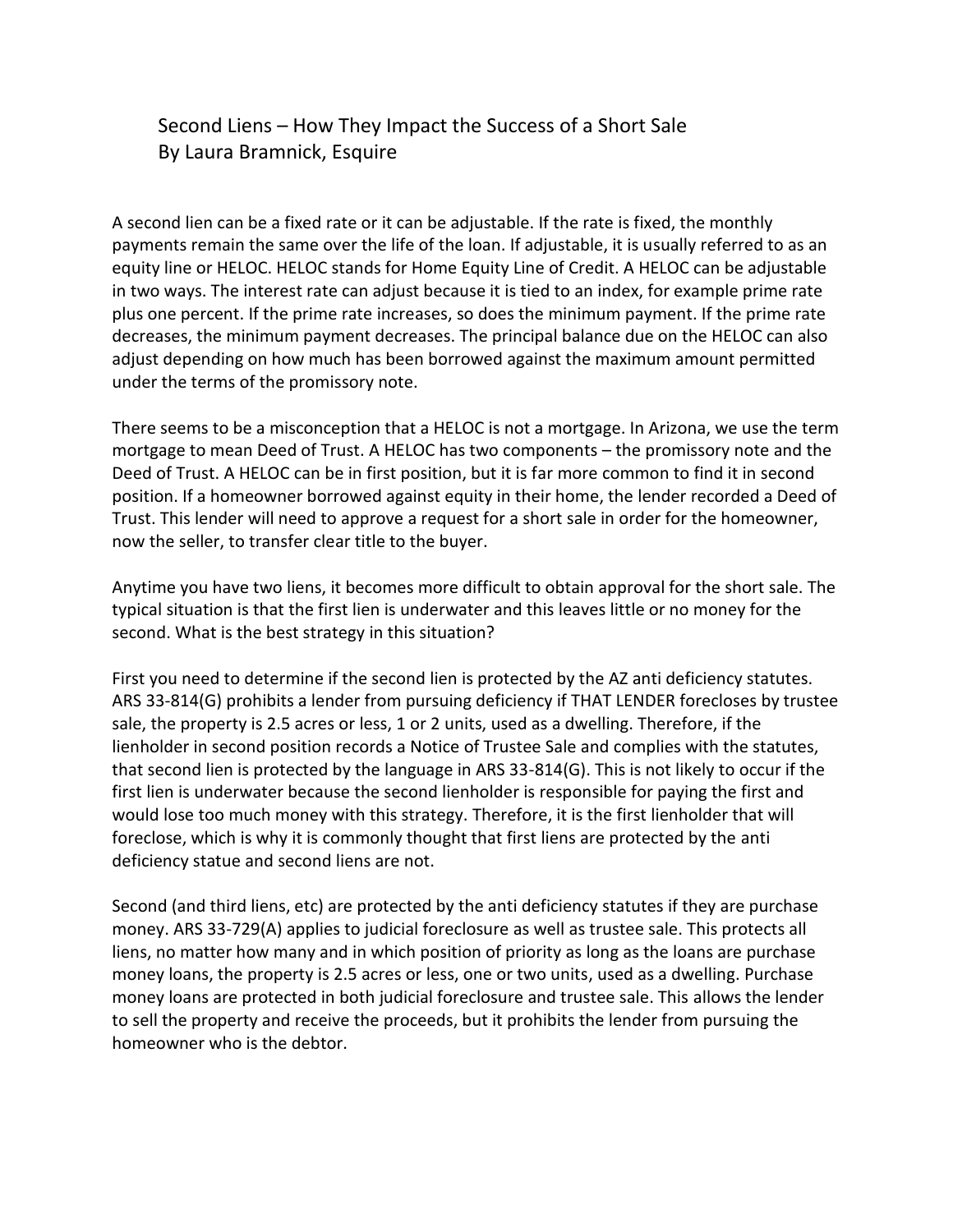It is also important to note that when the loan is a purchase money loan, Arizona law does not permit the lender to waive the security and sue on the promissory note. In Baker v. Gardner, 160 Ariz. 98, 770 P.2d 766 (1989), the second lienholder sued to collect on a purchase money note prior to the trustee sale that had been initiated by the first mortgage. The court held that the second lienholder did not have this option. In the case of a purchase money mortgage protected by ARS 33-729(A) the only remedy is foreclosure. If the value of the property is such that there is no equity left to pay the second mortgage, they will receive nothing.

It is necessary to analyze these issues before listing the property for short sale. Even though the statutes are silent on short sales, it will determine how much leverage you have when negotiating with the lender. Certainly if a homeowner has two mortgages and both were used to purchase the house, he can use this information is his favor. The reason is that the lender will almost always net more from a short sale than from a trustee sale, they do not have to take possession of the property, the fees for the trustee are less and sometimes zero, they do not have to find a buyer and do not have to repair the property in preparation for resale.

Now what if the second lien is not purchase money. You lose the leverage of reminding the lender that under Arizona law they cannot pursue the homeowner for the deficiency. The homeowner needs to be aware that the lender can pursue them whether the property goes to short sale or trustee sale. Either way, the lender has up to six years from the date of default to pursue the collection of the debt. The first lienholder will usually allow \$3000 to be paid to the second in the short sale. This is usually not very much in relation to the total amount owed on the second lien. Sometimes you are lucky and get a buyer that is willing to contribute additional money to the second. This works sometimes but other times the first lienholder refuses to allow this. Their position is that any additional funds go to them. This can kill the deal. If the homeowner can come up with some funds to pay the second, they can try to come to a settlement with the second before the short sale closes. I make the first aware of this but they don't seem to care. Or the homeowner can negotiate a settlement with the second after the short sale closes. The second will usually, but not always, release their lien for the \$3000 or other small sum offered. This allows the short sale to close.

It is easier to negotiate both loans during the short sale process. This cannot always be accomplished. What happens after a trustee sale by the first lienholder or a completed short sale when the second lienholder can pursue the deficiency? Sometimes the collection of the loan gets transferred to the recovery department and they pursue collection of the debt. Sometimes the account gets charged off and sold to a third party collection company. Sometimes the lender keeps the debt on their books but assigns the collection to a third party collection company. I have had experience where the lender will accept a smaller settlement after short sale or trustee sale. I have also had experience where they demand more than they would have accepted prior to either of those events. Not knowing how this debt will get resolved causes fear and stress for homeowners.

The best strategy is to know all of your options and come up with a plan. You want to decide what you will do if the lender initially does not offer an adequate solution. There are several